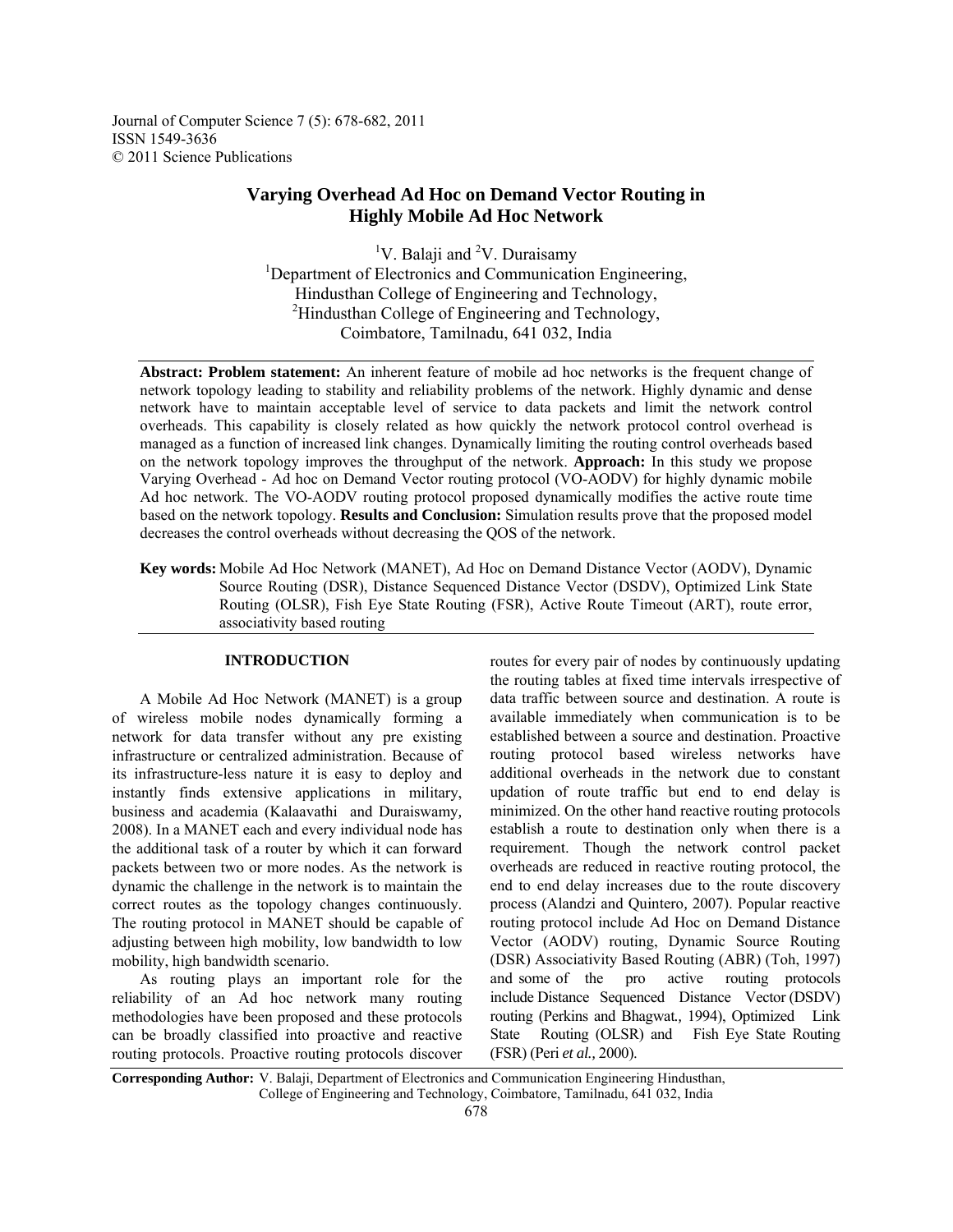Even though reactive protocols discover routes as and when required they still keep some of the route state information for a specific period of time. This reduces the overheads of route establishment as the route that is remembered can be used again if it is still valid in the near future. The duration of time for which the route state is maintained after communication between source and destination is complete plays a important role in reducing network overheads (Richard *et al*., 2005). However Ad hoc networks are highly mobile and the speed at which the nodes move about the network make it difficult to fix a specific time value for which the route state information is to be maintained. In AODV the route state information is maintained for a time period mentioned in the Active Route Timeout (ART) whereas in DSR timeout is maintained in the Route Cache Timeout.

 In this study we investigate the performance of a highly mobile network using Adhoc On Demand Distance Vector (AODV) routing protocol under different active route timeout and propose an enhanced routing algorithm Varying Overhead Adhoc On Demand Distance Vector (VO-AODV) routing protocol. The new protocol is modeled based on how fast the link change occurs and optimizes the protocol overheads to a minimum.

 This study is organized into the following sections. Section 2 introduces us to the AODV Routing protocol, Section 3 describes the proposed VO-AODV protocol, Section 4 describes the experimental setup with the results obtained and Section 5 discusses the obtained results.

**Ad hoc on demand distance vector routing protocol:**  AODV is an enhancement of the Bellmann Ford Distance Vector algorithm to work in a wireless environment. Since it is a reactive routing protocol, a route to destination is discovered only when a nodes wants to send a packet to that destination. Sequence numbers are used to ensure the freshness of the route and to provide loop free routing. The routing table contains:

- **Destination**
- Next hop
- Number of hops to reach destination
- Destination sequence number
- Active neighbors for this route
- Route table entry expiration time

 AODV uses a series of control messages to determine and maintain routes. The control messages used by this protocol are Route request (RREQ), Route Reply (RREP), Route Error (RERR) and Hello messages. When a node wants to send data to a destination node and if a route is not available it floods the network with a RREQ. When a source sends an RREQ it increments the request ID and each RREQ from a source is identified uniquely using the source address, request ID pair . The intermediate node will accept the first unique RREQ and discard all others if it has the same pair of parameters. The received RREQ will then be broadcasted after increasing the hop count if the node is not the destination or unicasts a RREP if it is the destination or if it has a route entry whose sequence greater than or equal to that of RREQ. In AODV all nodes monitor their neighbor and whenever a node in a active route is not available, a RERR is generated to notify the nodes on either side of the link. Nodes use HELLO messages to continuously monitor the neighbor nodes.

 Various enhancements have been proposed using AODV protocol. An improved AODV for load balancing have been proposed (Rani and Dave, 2007) for route discovery using aggregate interface queue length. AODV-BRL was proposed (Yujun and Lincheng*,*  2010) to increase the adaptation of routing protocols to topology changes by enhancing AODV-BR.

**Proposed AODV model: VO-AODV:** Various routing algorithm modification have been proposed (Natsheh and Buragga, 2010) In an Ad hoc network the throughput is affected by the speed at which the nodes move. Throughput also depends on the utilization of route cache ( Elfaki *et al*., 2011). As the nodes move over the network the topology also changes continuously which affects the overall network performance and is dependent on the routing protocol being used. In theory reactive routing protocol should perform better than other routing protocols in a high mobility network. The route life represented by Active Route Timeout (ART) in AODV routing protocol plays an important role in managing fast change in topology. Typical values of ART is 3 seconds which is not justified as the ART value is network dependent. In a static network the ART value can be arbitrarily high and in very fast moving node (assuming the node is a car) ART values has to be less than 1 second.

 To overcome this problem in reactive routing protocols, the Varying Overhead-AODV is proposed. The additional steps involved over the routing overhead in each node are:

At time  $t_1$ , for a duration n, compute power from all nodes  $s_i$  transmitting data to node D. Let the power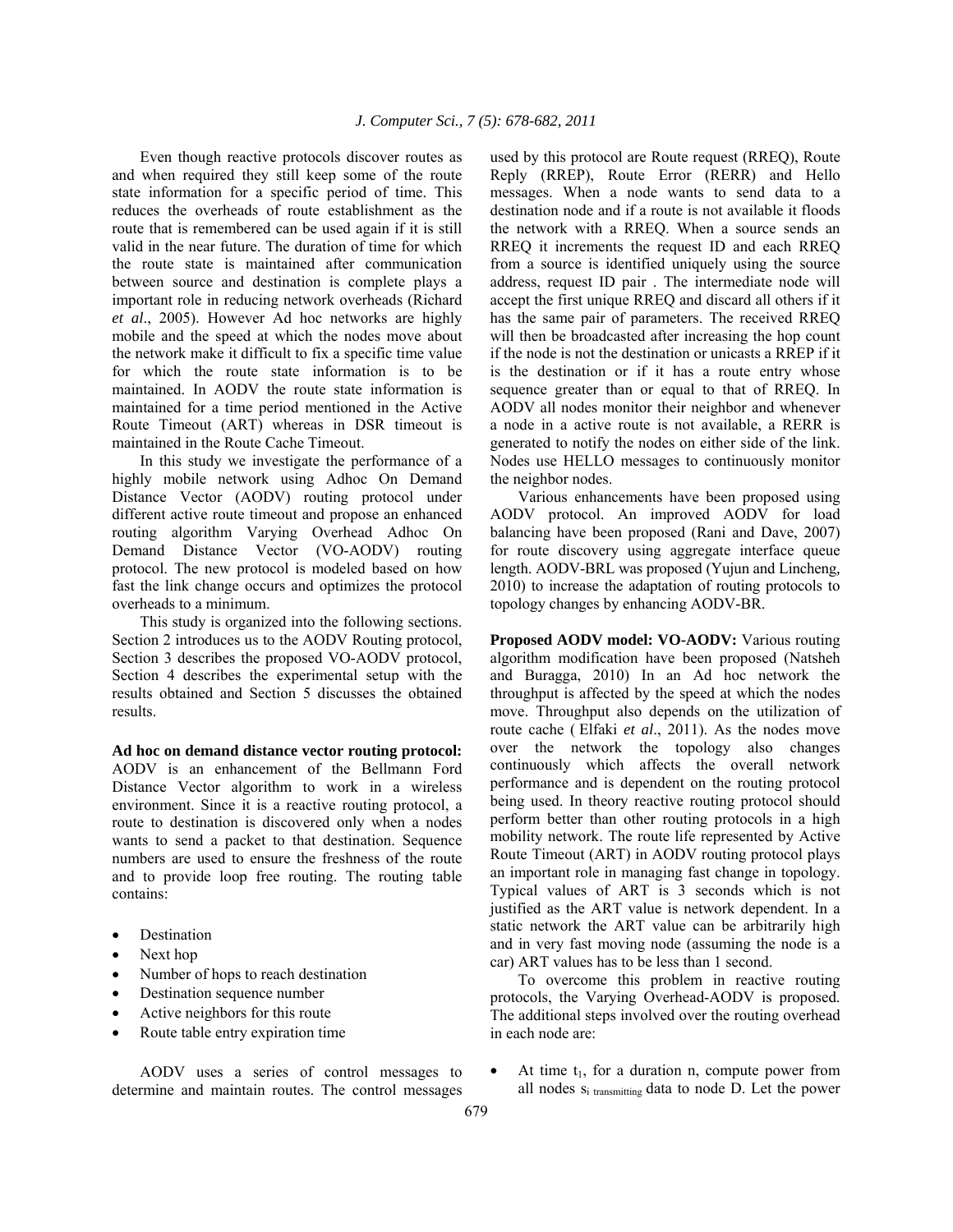computed from each node be  $P_i$ . The total power is from all nodes for the duration is  $\sum P_i$ 

- At time  $t_2$ , for a duration n, compute power received from the same sources. Let the power computed for each node be  $P_i$  from one packet received. The total power computed is given by ∑Pj
- Compute  $x=\sum P_i \sum P_i$
- If  $x$  is positive increase ART from reference value by  $x/P_{\text{imax}}$
- If x is negative decrease ART from reference value by  $x/P_{\text{imax}}$  provided the computed value does not go below minimum set threshold value

**Explanation:** We follow an equal opportunity approach. The distance between a source and destination can be computed using the transmitter power output, transmitter antenna gain, receiver sensitivity, receiver antenna gain and free space loss.

At two instances  $t_1+n$  and  $t_2+n$  we compute the power from each of the source nodes transmitting data to the receiver node. If most of the sources are close to each other, the probability of routes going stale is lower and hence we can increase the ART. Since we are measuring power at two instance of time, it is possible to predict whether the sources are moving towards the receiver node or away from it. The ART is changed accordingly based on the number of sources moving towards the destination or away from it.

### **MATERIALS AND METHODS**

 We implemented our hypotheses using OPNET. Opnet is a popular network simulator and avoids the need for wireless test bed. Various types of wireless nodes, routers and routing protocols are built into the simulator for fast setup and simulation. Opnet provides methods to create nodes, routers and trajectories for nodes. Twenty nodes with random mobility and speeds were implemented in a 490000 sq.m network. Each node has a transmit power of 0.005 watts. Each node randomly transmits raw unformatted data to every other node in the network. Simulation in each scenario was carried out for 600 second. Simulations were carried out with ART =2 second, 4 second, 6 second and our proposed method. The obtained results are shown in Fig. 1-4.

#### **RESULTS AND DISCUSSION**

 From Fig. 1 it is seen that for a high mobility scenario Active route timeout of 2 second (Blue graph) gives the best throughput. The proposed routing algorithm (Yellow graph) has an initial settling period after which the throughput is comparable with ART=2 second. The throughput almost remains the same for the other three scenarios of ART values 3,4 and 6.

 Figure 2-4 gives the cached replies, routing traffic received and routing traffic sent. As the ART increases the output obtained are on expected lines.



Fig. 1: The throughput obtained for various ART values and the proposed VO-AODV algorithm



Fig. 2: Total Cached replies sent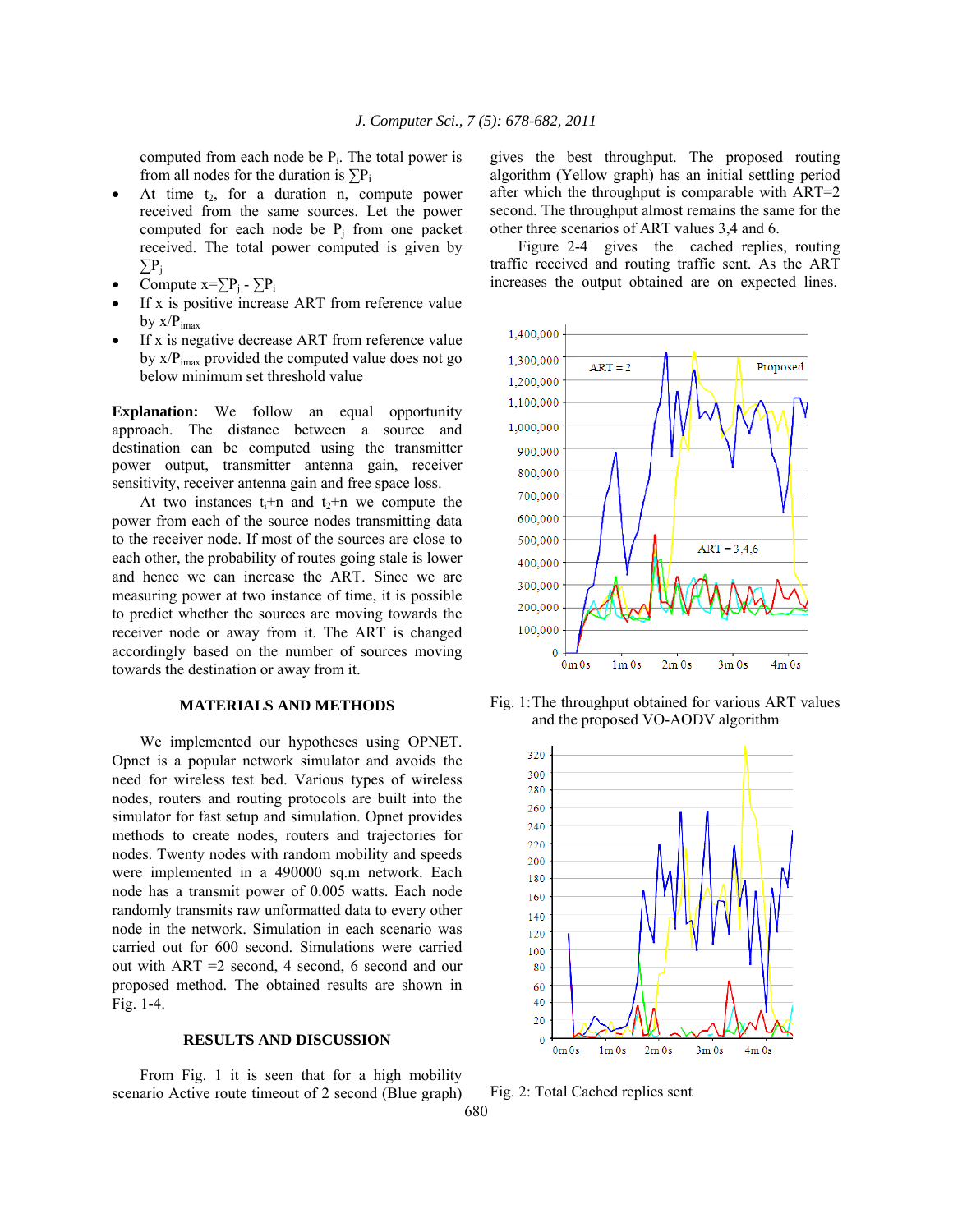

Fig. 3: Routing traffic received



Fig. 4: Routing traffic sent

However it is to be noted that for ART values of 3 and 4 seconds the obtained parameters are same. However this needs to be investigated for other mobility scenarios.

## **CONCLUSION**

 In this study we proposed a novel routing algorithm which is an extension of the Ad hoc on demand distance vector routing protocol. The proposed method identifies how the network topology changes

based on a node and its next one hop nodes. Computation of power of each node within one hop distance of the destination node is computed periodically and used to identify whether nodes are converging or diverging. Based on the convergence or divergence of nodes we proposed an algorithm to modify the Active Route Timeout.

 Results obtained from the proposed method did not decrease the throughput compared to the standard value of ART with considerable decrease in network overheads.

#### **REFERENCES**

- Alandzi, V. and A. Quintero, 2007. Proximity aware routing in Ad Hoc Networks. J. Comput. Sci., 3: 533-539. DOI: 10.3844/jcssp.2007.533.539
- Elfaki, M.A., H. Ibrahim, A. Mamat and M. Othman, 2011. Collaborative caching architecture for continuous query in mobile database. Am. J. Econ. Busi. Admin., 3: 33-39. DOI: 10.3844/ajebasp.2011.33.39
- Kalaavathi, B. and K. Duraiswamy, 2008. Ant colony based node disjoint hybrid multi-path routing for mobile ad hoc network. J. Comput. Sci., 4: 80-86. DOI: 10.3844/jcssp.2008.80.86
- Natsheh, E. and K. Buragga, 2010. Density based routing algorithm for spare/dense topologies in wireless mobile ad-hoc networks. Am. J. Eng. Applied Sci., 3: 312-319. DOI: 10.3844/ajeassp.2010.312.319
- Peri, G., M. Gerla and T.-W. Chen, 2000. Fisheye state routing: A routing scheme for Ad Hoc Wireless Networks. Proceedings of the International Conference on Communications, (ICC'00), IEEE Xplore, USA., pp: 70-74. DOI: 10.1109/ICC.2000.853066
- Perkins, C.E. and P. Bhagwat, 1994. Highly Dynamic Destination-Sequenced Distance-Vector Routing (DSDV) for Mobile Computers. Proceedings of the conference on Communications architectures, protocols and applications, (SIGCOMM'94), ACM New York, NY, USA., pp: 234-244. DOI: 10.1145/190314.190336
- Rani, A. and M. Dave, 2007. Performance evaluation of modified aodv for load balancing. J. Comput. Sci., 3: 863-868. DOI: 10.3844/jcssp.2007.863.868
- Richard, C., C. Perkins and C. Westphal, 2005. Defining an Optimal Active Route Timeout for the AODV Routing. Nokia Research Center. http://www.mendeley.com/research/definingoptimal-active-route-timeout-aodv-routing/